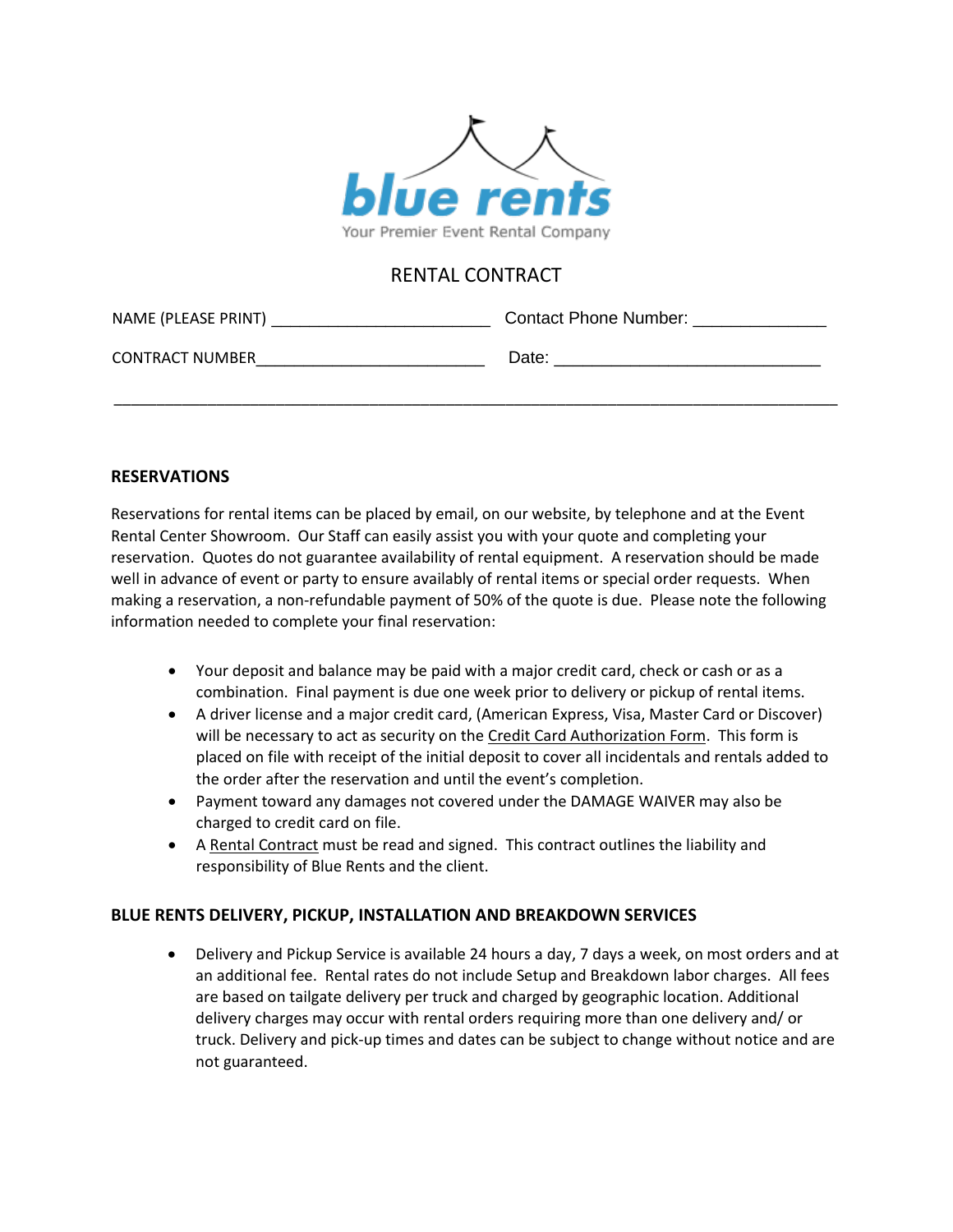- Responsibility for equipment remains with the client from the time of delivery to the time of pick up. If client is not available upon delivery, it is assumed that the items were delivered correctly and therefore client is accepting full responsibility for all rental items.
- Our delivery crews are instructed to neatly stack all items in a mutually convenient place on delivery. Tables and chairs should be broken down, stacked and ready for pickup. All items to be assembled in a single location where originally delivered. Items not meeting these conditions are subject to additional fees.
- Setup and breakdown by the Blue Rents Crew is available at an additional fee and should be arranged in advance. Please contact our Event Coordinators at the Blue Rents Event Center for information on this service. Arrangements need to be scheduled and applied to your rental bill prior to Blue Rents Delivery and Pickup.

# **CLEANING AND RETURN OF CHINA, GLASSWARE AND FLATWARE BY CUSTOMER**

- Upon Delivery, Special containers are provided for your china, glassware, and flatware to insure that you receive your items sanitized, table-ready.
- All Rentals items; china, glassware and flatware, and other food service items, must be rinsed food free and re-packed in their original containers prior to pick up or return.
- Additional labor charges will be imposed for re-packing containers and crates upon pickup, and for cleaning of rentals of debris.

## **LINEN RETURN BY CUSTOMER**

- Return all linens dry, free of waste and in mesh bag provided upon delivery or pickup of your linens.
- Do not roll up or place wet linens in any plastic bag. Please keep linens dry.
- Damage such as mildew, burns, melted candle wax or tears will be billed to the client on the credit card on file for the cost of the linen.
- The Damage Waiver does not cover damages or loss to Linen rentals.

### **CUSTOMER PICKUP FROM BLUE RENTS**

Blue Rents has a Customer Pick up Area and its staff will load and unload your items for you. We also offer Express Pickup for all Prepaid Rentals, please notify the Event Center to let them know when they can expect you for your Express Pickup. Customer Pickups are available Monday through Saturday from 7:00 am-5 pm. Please make sure that you understand when your Rentals are due back as not to incur any additional late fees. We are closed on Sunday.

- All Customer Pick Ups are to be arranged with our Event Center staff. Please call our Event Center staff to assist you in determine the size and type of vehicle necessary for your Rentals.
- Load Slips are obtained in the Event Center and you will be directed to the Customer Pickup Area, where your vehicle will be loaded.
- When returning your Rentals, please return them to the **Customer Pickup Area** and our staff will unload your items. A Rental Return Slip will be issued and needs to be brought to the Event Center to close out your Rental Return.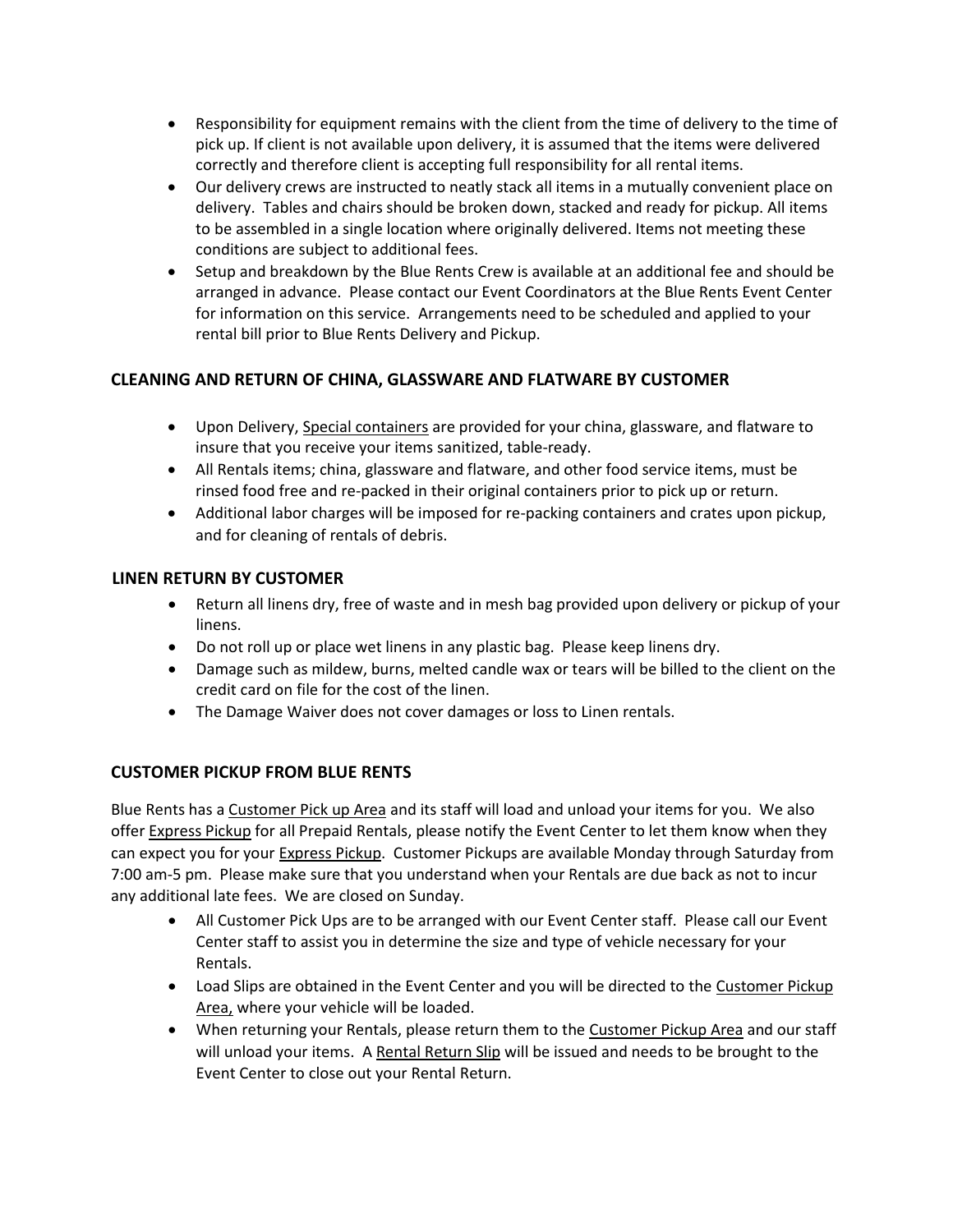#### **CLIENTS RESPONSIBILITY OF RENTALS**

Responsibility for the rented items remains with the customer from the time of possession to the time of return or pickup. Client assumes responsibly for proper care of all rental items and agrees to pay for damages or loss of the goods, regardless of the cause, except reasonable wear and tear. Additional fees will be charged to the confirmed credit card on file with Blue Rents for damages and loss not covered by the Damage Waiver and any late rental fees.

#### **DAMAGE WAIVER**

THE DAMAGE WAIVER IS NOT INSURANCE OR is it A WARRANTY. Blue Rents charges a fee of 10% to all rental orders to cover any in advert damages to any rental item excluding linen rentals. The Client may decline the Damage Waiver fee by making a cash deposit equal to the full value of the equipment. Blue Rents may waive the Damage Waiver fee for approved Charge Account Customers if adequate proof of insurance is provided to show coverage of damage or loss to any rental equipment received by that customer. Damage incurred to rental equipment due to negligent actions require a full replacement cost of the damaged item. The Damage Waiver does not cover theft or vandalism.

### **INDEMNIFICATION & DEFENSE**

**Indemnity Agreement**: Amusement items (such as inflatables) are inherently dangerous and should be used with great care. You agree to assume all risks inherent in the use of the rented items by you and all others. You agree to assume the entire responsibility for the defense of, and to pay, indemnity, and hold us harmless from any and all claims for damage to property or bodily injury (including death), resulting from the use, operation or possession of the rented items, whether or not it be claimed or found that such damage or injury resulted in whole or in part from our negligence, from the defective condition of the rented equipment, or from any cause.

**Hold Harmless**: You agree to assume the risk of, and indemnify and hold us harmless from and against any and all claims, demands, actions, lawsuits and proceedings of every kind, including costs, expenses, and attorneys' fees for personal injury or property damage caused by, connected with, or resulting from: (a) the delivery, loading, unloading, erection, installation, dismantling and use of the rented tents and related items ("Tent"); (b) contact with underground wires, pipes, cables, or other obstructions; (c) necessary surface repairs; (d) fire, rain, hail, sleet, snow, high winds, hurricanes, tornadoes, floods or other disturbances of nature and other Acts of God causing tent failure; falling objects and aircrafts; vehicle collision; and smoke, nuclear radiation or radioactive contamination; (e) damage and/or cleaning expenses to tent due to cooking processes under or near tents.

### **TENT RENTAL POLICY**

Client agrees to release Blue Rents Inc. of liability caused by damage to any property during tent installation and/or strike. Damages to property include, but not limited to, water lines, gas lines, irrigation lines, grass, shrubs, flowers, scratches or cracks on the installed surface.

 Water barrel installation is offered but is not a preferred form of securing a tent. Blue Rents has the right to deny this type of tent installation.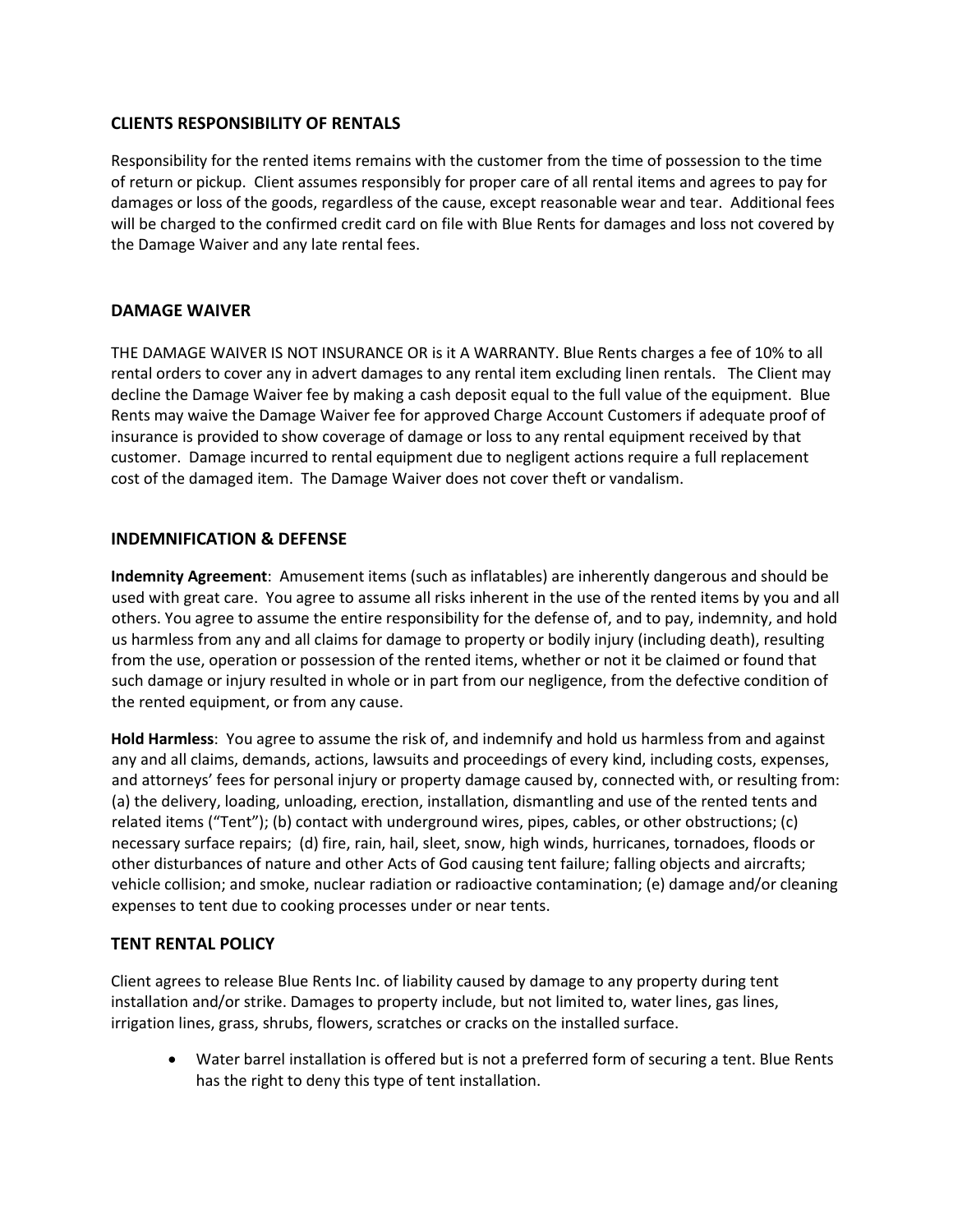- Asphalt installation is a routine operation requiring that we drive iron stakes approximately 3 feet through the surface. Blue Rents will fill any holes with asphalt.
- When a tent is installed on a concrete surface, stakes cannot be used. In accordance with tent manufacturer's guidelines, holes must be drilled through the concrete and anchor eyebolts affixed.
- No tents are guaranteed to be absolutely waterproof, and are to be considered temporary shade structures.
- Client assumes all weather related risks involved in holding an outdoor tented event. Blue Rents will endeavor to minimize said risk, however, should the tenting become unusable due to high wind, snow, and rain, flooding, extreme cold or heat, or any other factor beyond Blue Rents' control, Client shall still be liable for payment in full.
- Tents are temporary structures designed to handle most normal weather conditions; however, there may be situations that become unsafe such as high winds or lightning. Evacuation of tents is recommended in these or other unsafe conditions.
- Client agrees that in the event of a predicted or actual storm or excessive winds, Blue Rents may dismantle any equipment that has been previously installed to ensure safety of all involved.
- Client agrees to have the chosen tent site to be free and clear of all obstacles, natural and manmade, prior to the arrival of Blue Rents' tent installation crew.
- Client also agrees to have all tents clear and free of obstacles, décor, furniture, etc. prior to the arrival of Blue Rents' tent striking crew. Failure to have tent site ready for strike may result in delayed pick-up and/ or additional labor charges.
- Some jurisdictions require city or county permits to erect a tent. The Client accepts the responsibility of obtaining a Tent permit, if necessary, at their expense. The Event Coordinators at Blue Rents can assist in obtaining a permit at client's expense. Please contact an Event Coordinator for assistance on how to obtain a permit.

### **BLUE RENTS RAIN PLAN FOR YOUR RESERVED EVENT:**

- Once you have met with one of our Event Coordinators and placed a reservation for your rentals and have a Rental contract on file for your Event, we can reserve a tent at no additional cost to you as a Rain Plan.
- Any Wedding Grade Tents or Specialty Tents will require a 50% non-refundable deposit.
- In order to ensure that a crew is available for your Rain Plan Tent setup, Blue Rents requires a 72 hour notice prior to your event. Tent Rental Fees can be billed to your credit card on file with Blue Rents or paid by check or cash.

### **BLUE RENTS CANCELLATION POLICY**

Any cancellations of your event or postponement will result in the loss of your initial 50% deposit. Cancellations occurring within 7 DAYS prior to the scheduled delivery date and time may incur the full Rental amount. For your continued business, we will honor your 50% cancelled event deposit toward Another event or wedding and will keep on file for up to 1 year.